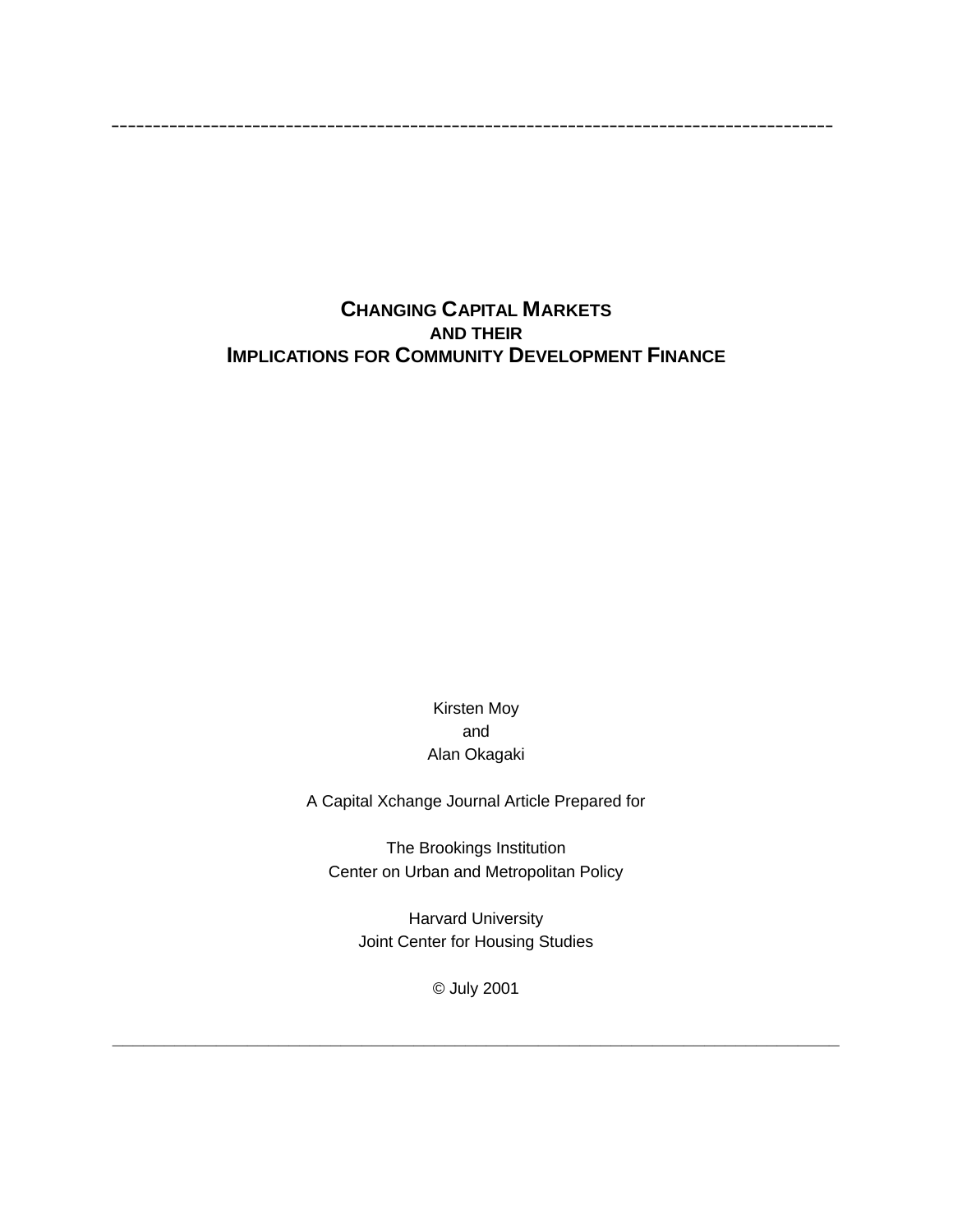# **CHANGING CAPITAL MARKETS AND THEIR IMPLICATIONS FOR COMMUNITY DEVELOPMENT FINANCE**

#### BY KIRSTEN MOY AND ALAN OKAGAKI

#### **I. OVERVIEW**

This paper summarizes research from the Community Development Innovation and Infrastructure Initiative (CDIII)<sup>1</sup>, an 18-month project on the future of community development and community development finance. $^2$  CDIII asked two questions: where does the community development field need to be in order to have impact in the new economic and financial world, and how do we move the industry into this new position? CDIII research included interviews, site visits, and discussion meetings on various topics. All told, the authors received input from over 300 people.

The fundamental conclusion of this research is that economic restructuring, the emergence of telecommunications and information technology, and other national and global trends have dramatically changed the environments in which community development takes place. Capital gaps have changed, capital itself is becoming less "localized," and the financial services industry has evolved entirely new ways to transact business and service customers. These changes have significant implications for Community Development Financial Institutions (CDFIs). The CDFI industry will need to re-engineer, reposition and re-tool itself in order to be viable in the  $21<sup>st</sup>$  century. In particular, the CDFI industry must critically examine its structure and invest significantly in its supportive infrastructure if it is to be an effective conduit for the flow of capital to low-income communities.

 $1$  We would like to acknowledge the ARCO, Citicorp, Ford, John D. and Catherine T. MacArthur and Surdna Foundations; J.P. Morgan; and the Neighborhood Reinvestment Corporation for their generous support of CDIII.

<sup>2</sup> CDIII findings are available (from the authors) in 5 PowerPoint Presentations: 1) *Macro-Financial Trends and Their Implications to Community Development Finance*; 2) *Savings and Consumer Services for Low Income Households and Communities*; 3) *Affordable Housing: Systems for Production, Finance and Community Development*; 4) *Telecom & Information Technology: The New Infrastructure for Community Economic Development*; and 5) *Financial Infrastructure: Pathways to the Capital Markets for Communities and CDFIs.*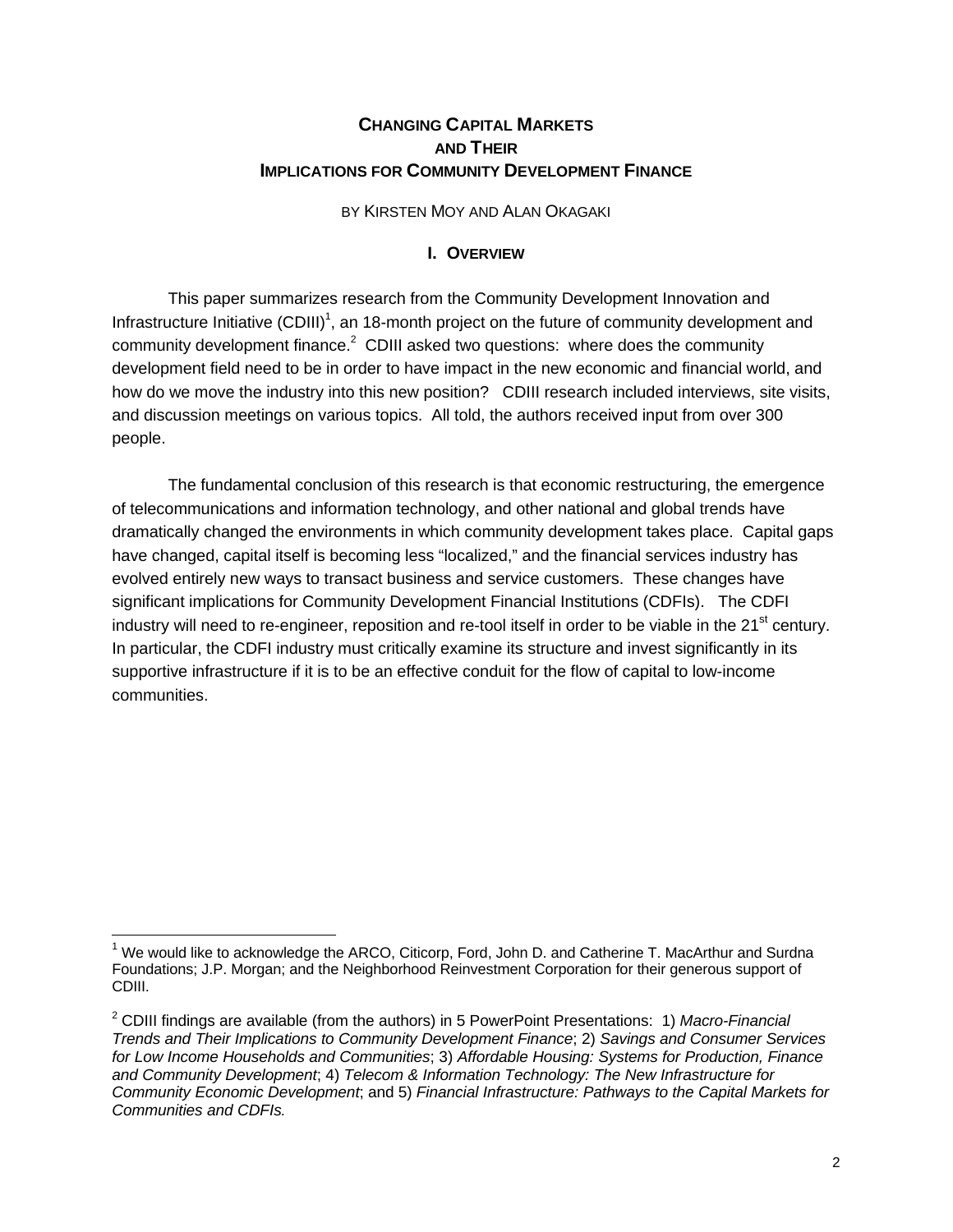### **II. INITIAL CONCEPTIONS**

The current CDFI industry began taking shape in the late 1960s and early 1970s. Some of the earliest community development loan funds and venture capital funds were launched by firstgeneration community development corporations (CDCs) supported by the federal Office of Economic Opportunity "Special Impact Program." Two early examples were the Bedford-Stuyvesant Restoration Corporation ("Bed-Stuy") in Brooklyn and the Kentucky Highlands Investment Corporation (KHIC) in Appalachian Kentucky. Bed-Stuy ran a small business lending program as part of a comprehensive effort to rebuild the economy of that African-American neighborhood.<sup>3</sup> The cornerstone of Bed-Stuy's development strategy was recruiting large businesses into the neighborhood to create employment. But after several years of recruitment yielded only a single business (an IBM plant with 240 jobs), Bed-Stuy turned towards supporting indigenous entrepreneurs. Between 1968 – 1970, Bed-Stuy originated roughly \$2 million in loans to 48 local businesses. Loan terms were often very favorable for the entrepreneur, including deferred interest payments for the first four to five years and forgiveness of the loan in exchange for training the "hard-core" unemployed. Those firms were reported to employ 470 Bedford-Stuyvesant residents by the summer of 1970.<sup>4</sup> In addition to this business lending, Bed-Stuy administered a \$100 million home mortgage pool contributed by a group of New York City banks. While these mortgages were subject to conventional terms and qualifications requirements, they were explicitly ear-marked for the Bed-Stuy neighborhood at a time when mortgage financing was tight throughout New York City. By late 1970, 466 mortgages had been originated, totaling over \$8 million.

In 1968 KHIC began making small grants to capitalize community businesses started by local Community Action Agencies.<sup>5</sup> At that time, creating small, community-based businesses was a popular strategy for reducing poverty. However, KHIC found these community businesses created few jobs; they had difficulty attracting strong management; and while they utilized local resources and skills, they generally lacked competitive advantages necessary to survive in the marketplace. Consequently, KHIC switched to a venture capital model in 1972 targeting firms with greater growth potential (projected sales in excess of \$1 million), led by better-skilled entrepreneurs, and capable of overcoming local competitive disadvantages (relatively unskilled labor force, limited transportation, lack of business support services). KHIC favored manufacturing businesses that exported products outside the region over local service businesses that would compete with existing local businesses. KHIC has continued with this model, and now has invested \$77 million in 155 businesses. $6$ 

The development financing programs of Bed-Stuy and KHIC were fairly typical of first generation CDCs. Unfortunately, the total number of CDCs funded under the OEO Special Impact Program was never large; less than 50 CDCs received SIP funds and not all of them were engaged

<sup>&</sup>lt;sup>3</sup> Geoffrey Faux. *CDCs: New Hope for the Inner City.* Report of the Twentieth Century Fund Task Force on Community Development Corporations. New York: The Twentieth Century Fund. 1971. p 72. 4 *Ibid.*

<sup>&</sup>lt;sup>5</sup> Kentucky Highlands Investment Corporation. "25 Year Impact Statement." London, Kentucky: Kentucky Highlands Investment Corporation. Undated.

<sup>&</sup>lt;sup>6</sup> Data from www.khic.org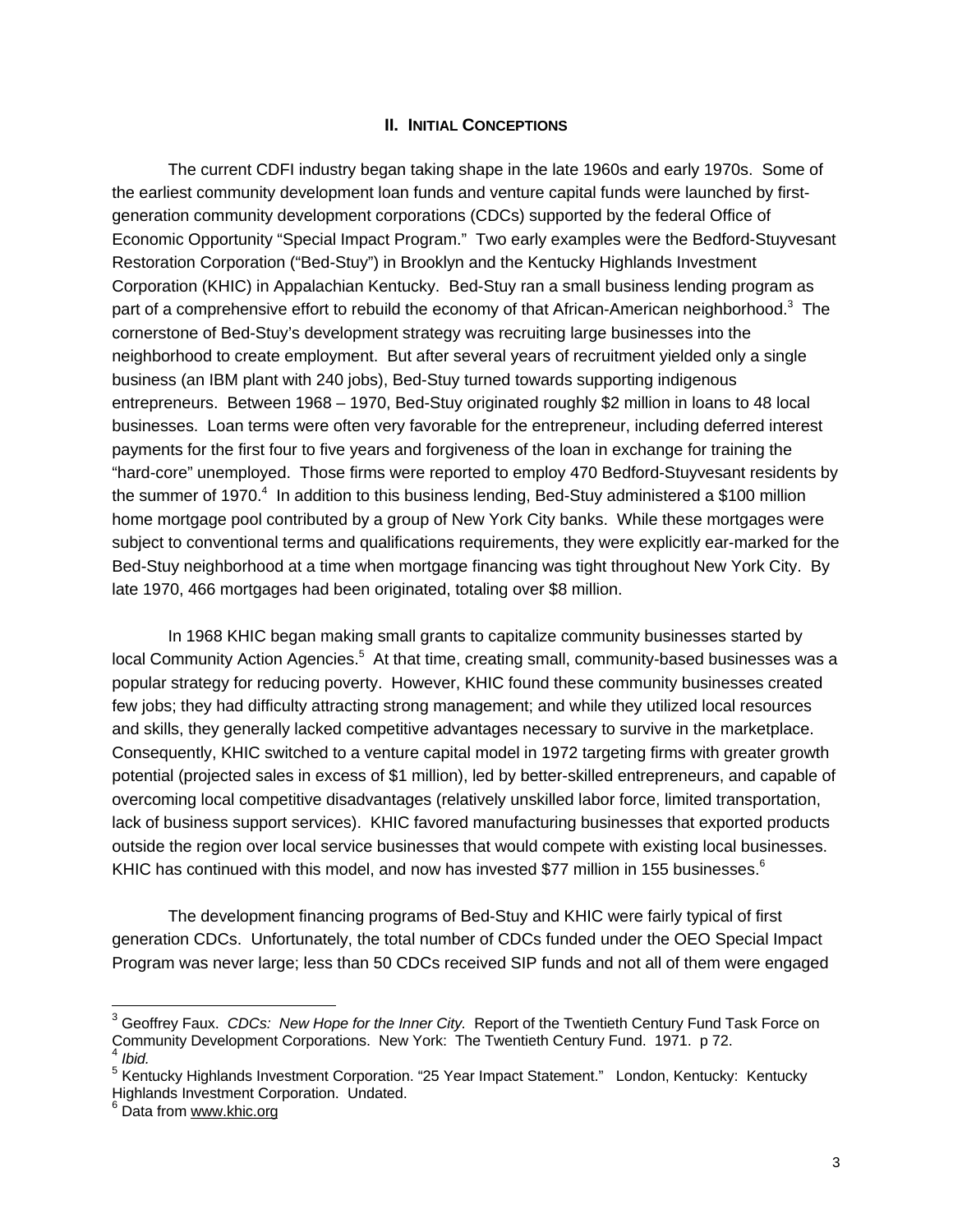in financing.

In the late 1970s, a number of new community development finance organizations were formed, capitalized with a broader range of public and philanthropic funds. Many business development loan funds were launched in the 1970s with federal funds from HUD, the Economic Development Administration, or the Department of Agriculture. Community development credit unions and banks were started in the 1970s, such as South Shore Bank in Chicago (1973) and the Santa Cruz Community Credit Union (1977). The Neighborhood Reinvestment Corporation (NRC), a national intermediary that supports local Neighborhood Housing Services offices, was created in 1973 and began financing affordable housing in 1978.

Another strand of early CDFIs consisted of grassroots organizations that recruited much of their capital from socially-minded individuals, churches and local institutions rather than federal agencies. Some examples were the Fund for an Open Society (Philadelphia) which made mortgage loans to promote racially integrated neighborhoods; Koinonia Partners Fund for Humanity (Americus, Georgia), which financed homeownership for very low-income people; the Southern Cooperative Development Fund (Lafayette, LA) financing low-income co-ops; and the revolving loan fund of the Institute for Community Economics (ICE) which financed community land trusts.<sup>7</sup> In the 1980s, Chuck Matthei of ICE helped a number of other community loan funds get started based on a model of local capital to meet local social needs. These loan funds were organized and controlled by local coalitions of potential investors and borrowers, in conjunction with people who possessed relevant technical skills.

Given their diversity in origin and philosophy, broad generalizations about these early CDFIs are dangerous. Nevertheless, many early CDFIs shared several common features.

• Capital Gaps and Disinvestment: Early CDFIs usually conceptualized their mission in terms of capital gaps and financial disinvestments. In the 1960s and 70s, inner city neighborhoods were routinely "red-lined" and racial discriminatory lending practices were common place. CDFIs believed capital gaps materialized when mainstream financial institutions failed to supply capital to minority and lower-income individuals and communities. The flight of capital – financial disinvestment – was thought to exacerbate neighborhood decline.

"As structural disinvestment proceeds, several important changes start to occur in the neighborhood economy. Jobs disappear, and with them the income for families whose members held those jobs. … [H]ousing values start to drop, so that even those families who have an investment in a house find that the value of the house is declining faster than their equity is building up. Taxes start to decline, and government is likely to cut back some of the normal maintenance. … Families and

 7 The Institute for Community Economics. *The Community Loan Fund Manual.* Greenfield, Massachusetts: 1987. p 1-13.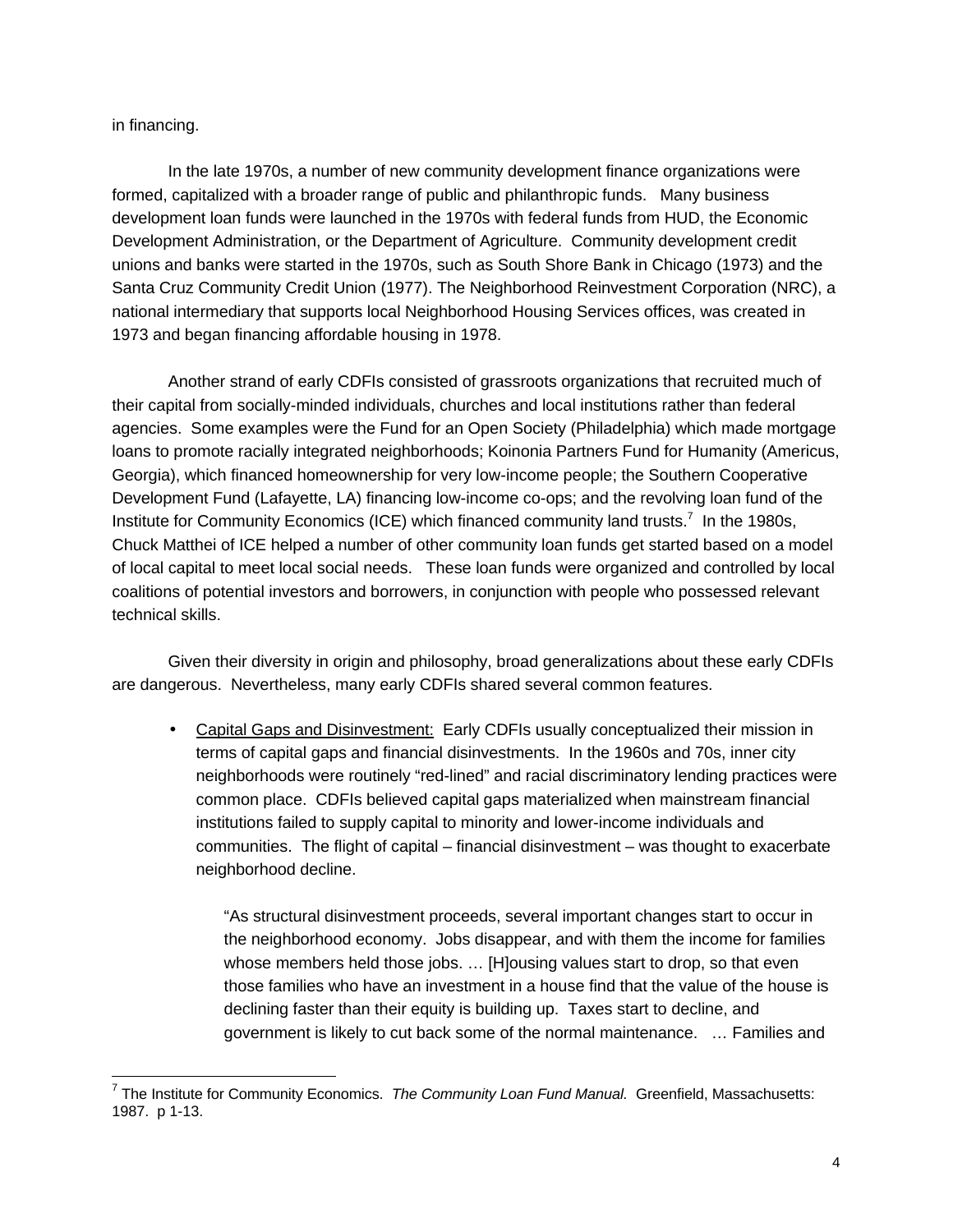individuals who have lost some or all of their income base become dependent upon welfare and unemployment support. … [G]overnment expenditures will continue to rise while the job base erodes and financial institutions divert money out of, rather than into, the community."<sup>8</sup>

• Capitalization and the Parallel System: The early CDFIs received their capitalization from government or philanthropic sources rather than mainstream financial institutions. In fact, many CDFIs did not want a relationship with such institutions. (Bed-Stuy's home mortgage program was a notable exception.) CDFIs often saw themselves as a parallel system to conventional financial institutions, serving a population that was excluded from the mainstream. One can sense the "separateness" of this parallel system from this excerpt from an ICE publication:

"The third essential element of community investment is a commitment to an alternative set of democratic, community-based economic institutions that express the sense of local community and that promote social and economic justice through their allocation of equity, earnings and control. Community investment, for instance, channels capital into community-owned and worker-owned businesses rather than into companies owned by absentee shareholders … community land trusts and limited-equity coops rather than into market-rate land and housing projects ... "<sup>9</sup>

• Autonomous, Direct Finance Institutions: The early CDFIs were strictly in the business of direct "retail" financing. They were autonomous, vertically integrated and largely selfcontained. Lending and portfolio management functions were not out-sourced, and CDFIs did not sell loans on a secondary market. Autonomy and vertical integration were partly a reflection of the financial industry at the time, and partly a function of CDFI values. In choosing to be independent and autonomous, CDFIs were, in effect, imitating the dominant financial institution of the 1960s – the locally owned, locally managed and vertically integrated community bank.<sup>10</sup> Furthermore, many CDFIs believed strongly in local ownership and control, which led them towards retaining all lending and portfolio management functions in-house.

<sup>8</sup> Calvin Bradford, et al. "Structural Disinvestment: A Problem in Search of a Policy." *Expanding the Opportunity to Produce: Revitalizing the American Economy through New Enterprise Development.* (Robert Friedman & William Schweke, eds.) Washington, DC: Corporation for Enterprise Development, 1981. p 137. <sup>9</sup>*Community Loan Fund Manual.* p 1-1.

<sup>&</sup>lt;sup>10</sup> We are indebted to Clara Miller, Non Profit Finance Fund, for this insight.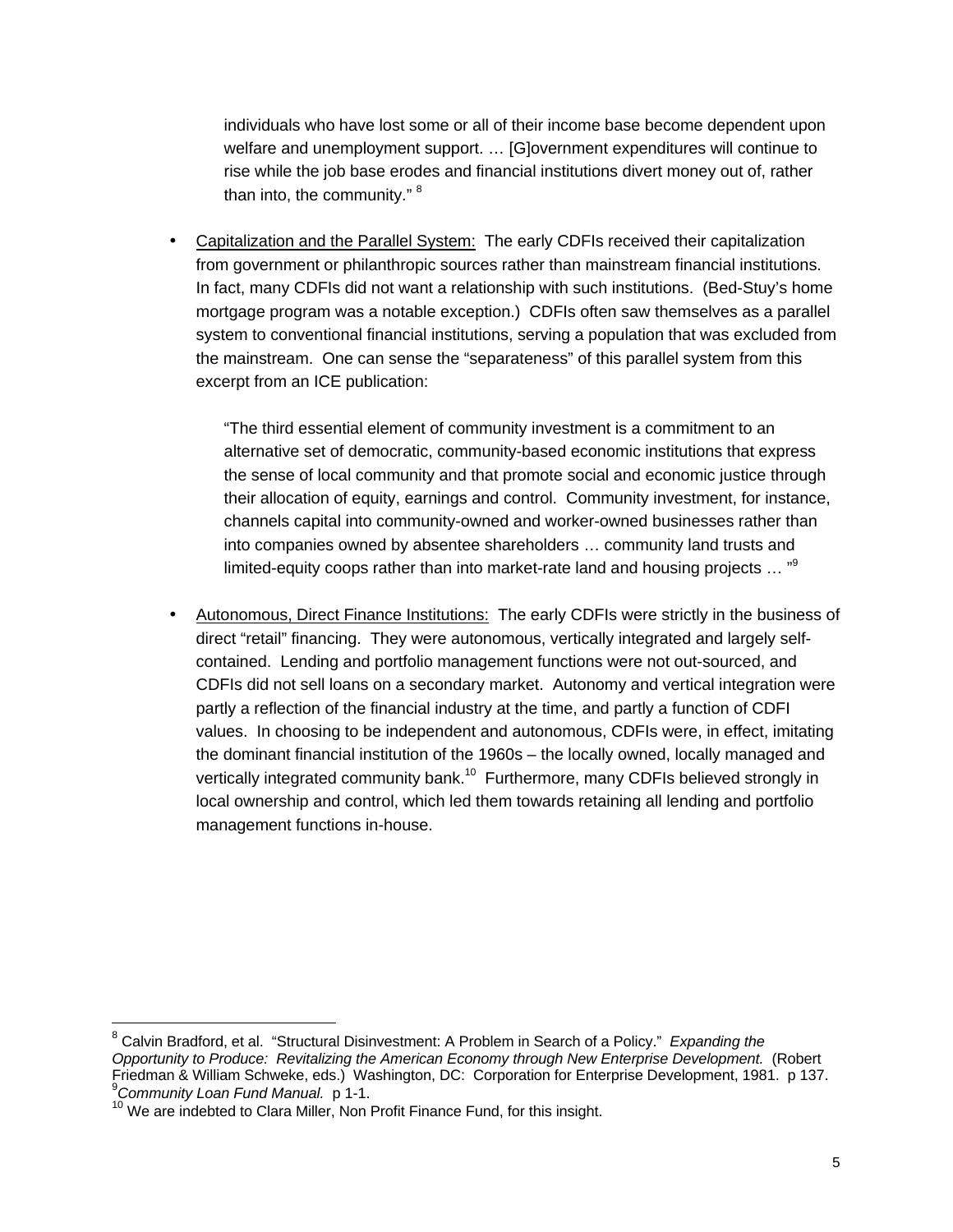#### **III. INDUSTRY CHANGES AND THEIR IMPLICATIONS**

While the CDFIs of the 1970s were well-adapted to their time, subsequent policy shifts and financial industry restructuring have undermined their early conceptual foundations. Policy changes in the 1970s and 1980s catalyzed the formation of many housing CDFIs, but also brought the industry into a new relationship with the private sector. Prior to the 1980s, the federal government played a dominant role in supporting and creating affordable housing for low-income persons. Federal support for affordable housing contracted during the Reagan administration. Between 1981 and 1989, total federal support for subsidized housing fell more than 70 percent.<sup>11</sup> The single most important program for producing affordable housing (the HUD Section 8 program) was largely dismantled. Meanwhile, the need for affordable housing (the gap between lower-income households needing affordable housing units and the number of such units available) was growing. Between 1978 and 1988, the number of poor renter households receiving no housing assistance grew from 4 million to 5.4 million, a 35 percent increase. $12$ 

As direct federal funding was reduced, the task of financing affordable housing development fell increasingly on local communities and states. Many communities responded, in part, by organizing CDFIs specializing in affordable housing. By combining various local public and private funding resources, a subsidized, financing "package" could be created that would enable non-profit and for-profit housing developers to reduce rents into the "affordable" range. Two federal policies were critical to these local project finance and subsidy packages. The Community Reinvestment Act (CRA), passed by Congress in 1977, was intended to curb redlining and put regulatory pressure on banks to make more loans in low-income communities. In many areas, this pressure translated into the willingness of banks to provide financing for affordable housing. The other federal policy was the Low-Income Housing Tax Credit, a provision of the 1986 Tax Reform Act, which provides a powerful incentive for corporate investment in low-income housing rental projects.

Over time, local and state-wide affordable housing finance "systems" evolved supporting non-profit (CDCs) and for-profit housing developers.<sup>13</sup> Affordable housing CDFIs became the institutional vehicles for assembling project financing, for underwriting and delivering "gap" financing for housing developments, and for generally organizing and improving local finance systems. For example, the Low-Income Housing Fund in San Francisco, pioneered new financing products and underwriting techniques, and catalyzed bank participation in affordable housing developments. The New Hampshire Community Loan Fund worked with state government to develop new public funding programs and provided training and technical assistance to emerging non-profit housing developers. In Applachian Kentucky, the affordable housing system was largely developed by HEAD, a consortium of church-affiliated non-profit organizations. (That system emphasized home ownership, through subsidized, low-interest mortgages, rather than multi-family rental.)

The proliferation of housing CDFIs was enhanced by the national community development

<sup>11</sup>Ford Foundation. *Affordable Housing: The Years Ahead.* New York. 1989.

<sup>&</sup>lt;sup>12</sup>Diane R. Suchman. *Public/Private Housing Partnerships.* Washington, DC: Urban Land Institute, 1990 p 2.

<sup>&</sup>lt;sup>13</sup> We acknowledge Daniel Leibsohn for his research and analysis of affordable housing systems.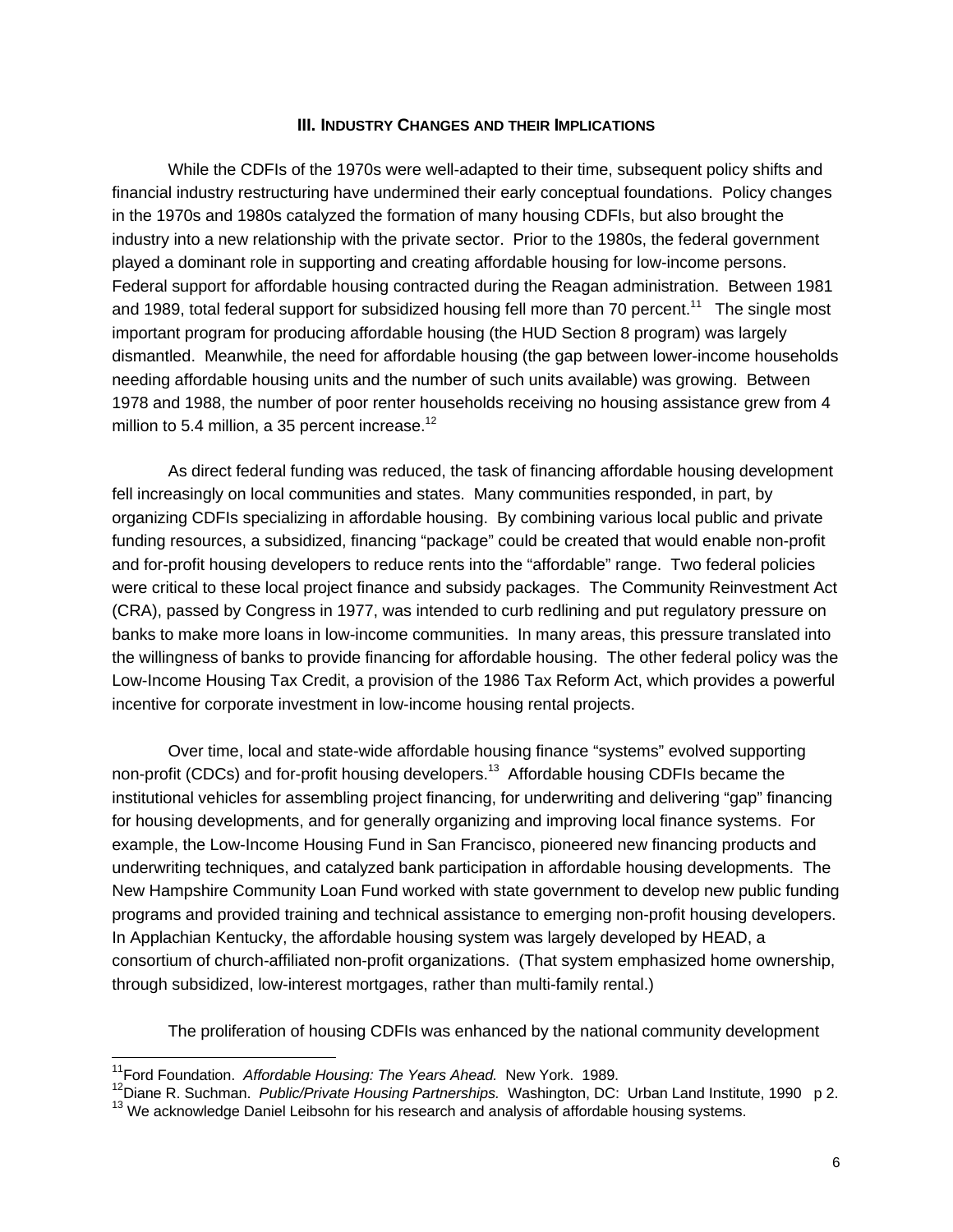intermediaries: the Enterprise Foundation, the Local Initiatives Support Corporation (LISC) and the NRC. The national intermediaries articulated a vision of community development centered around community-based non-profits as developers, managers, and financers of affordable housing. They raised hundreds of millions of dollars in grants and loans for community development. They were pioneers in syndicating low-income housing tax credits for corporate investors and were enormously successful in raising investment for affordable housing.

In summary, policy change set the stage for many new CDFIs servicing the affordable housing industry. However, beyond the growth in scale and number of CDFIs, there were several other significant consequences:

- CDFIs were brought into a new relationship with mainstream financial institutions. Banks were no longer simply the perpetrators of disinvestment; they became "partners." The complex financing of affordable housing required participation from many institutions and tended to break down the walls separating CDFIs as a parallel financial system.
- The housing finance systems lent themselves to greater volume and some functional or niche specializations. CDFIs no longer had to fill every financing need in redlined communities. They specialized on certain niches of the financing spectrum while other institutions took complementary niches.
- The interactions between CDFIs, financial institutions and housing developers often brought about innovations, greater sophistication and, generally, higher levels of performance. CDFIs served as connecting points between the mainstream finance world and low-income communities. They brought private sector expertise and resources to focus on community issues and accelerated innovation and learning.
- Over time, the major banks evolved well-established community development lending departments with portfolios concentrated in affordable housing. In the process, many banks took over lending niches that originally had been pioneered by CDFIs. CDFIs found themselves competing against banks with more resources and more cost-efficient systems.

In addition to these policy-induced changes, CDFIs have been profoundly impacted by trends in the financial services world.<sup>14</sup> The most obvious trend has been the wave of mergers and consolidations. Approximately 8,000 bank mergers occurred between 1980 and 1998 involving almost \$2.4 trillion in acquired assets.<sup>15</sup> In addition to mergers within the banking industry itself, consolidation occurred across industry lines. Prior to the 1990s, the financial services marketplace was compartmentalized into distinct industries: banks, other depository institutions, securities firms, non-bank finance companies, and investment bankers. Today, the financial services marketplace

 $\overline{a}$ 

 $14$  We are indebted to Steve Davidson, America's Community Bankers, for this analysis. <sup>15</sup> Stephen A. Rhoades. *Bank Mergers and Banking Structure in the United States, 1980-98.* www.federalreserve.gov/pubs/staffstudies/174/default.htm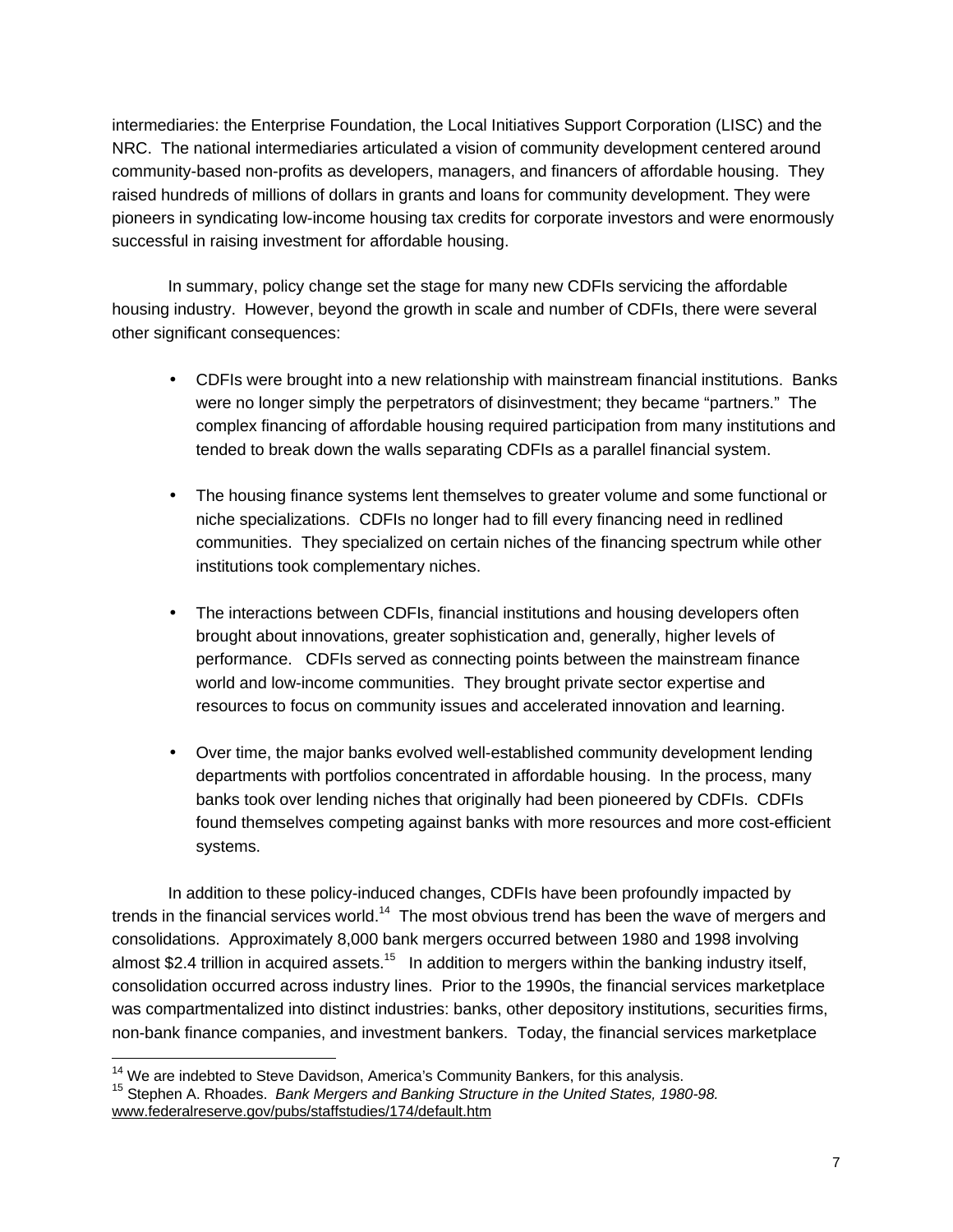has evolved from distinctly defined industries to a financial space without clear industry boundaries. Thus, a CitiBank (banking institution) merges with the Travelers Group (insurance company) and with Smith Barney (securities firm). These mergers have created huge financial institutions that offer banking, insurance, securities, pensions, investment banking, and non-depository lending services under the same "roof." Simultaneously, smaller niche financial companies now offer specialized products at both the high and low ends (e.g., sub-prime lending companies). In the midst of these transitions, traditional depositories have lost considerable market share to mutual funds, securities firms, retirement funds and secondary market entities. Banks, thrifts and credit unions now control only 23 percent of the financial services market (as measured by outstanding financial assets) compared to 55 percent in 1968.<sup>16</sup>

The second major trend has been increased functional specialization and the growth of securitization (secondary markets). Traditionally, conventional depository institutions originated loans, booked the loans, collected interest and principal, serviced their own loans and held loans to maturity. Now, these functions are "broken up" among multiple institutions or sites instead of residing exclusively in a single location. For large banks, functions such as underwriting and servicing are centralized in a small number of locations for greater efficiency. For smaller institutions, a new infrastructure of service businesses has grown so these functions can be "outsourced." The implication is that financial transactions and portfolios are managed with great efficiency by specialized, highly sophisticated institutions.

When CDFIs started, securitization was in its infancy. Now, it accounts for trillions of dollars of transactions. With securitization, loans no longer have to be funded by deposits. They could be originated and sold rather than held to maturity. Mortgage finance companies popularized this technique and opened the way for other specialty finance companies. Using financial "engineering" techniques, almost any pool of assets can be securitized and sold. This has had several implications for CDFIs. First, securitization of low-quality assets has turned sub-prime lending into a big business. Second, with the prevalence of financial engineering, a very high level of financial sophistication has become the norm in the capital market. Third, the combination of functional specialization and securitization have largely made the self-contained, vertically integrated financial institution out-dated.

Finally, technology has profoundly impacted financial services. Loan processing is increasingly automated and transaction costs have been reduced enormously. As transaction costs have gone down, lenders have moved "down market." One banker described the biggest change in the industry was that one could now "fax a piece of paper and get a \$5,000 business loan."<sup>17</sup> However, an even more significant change might be the "de-localization" of capital. Telecommunications – instantaneous transmission of data across distances – make managing national and global financial companies possible. Loans and other financial products are available anywhere in the country from national and international corporations. Financial transactions can be

<sup>16</sup> Table calculated from data in Board of Governors of the Federal Reserve System. *Flow of Funds Accounts.*

<sup>&</sup>lt;sup>17</sup> Participant at CDIII meeting on February 16, 1999, hosted by Federal Reserve Bank of San Francisco.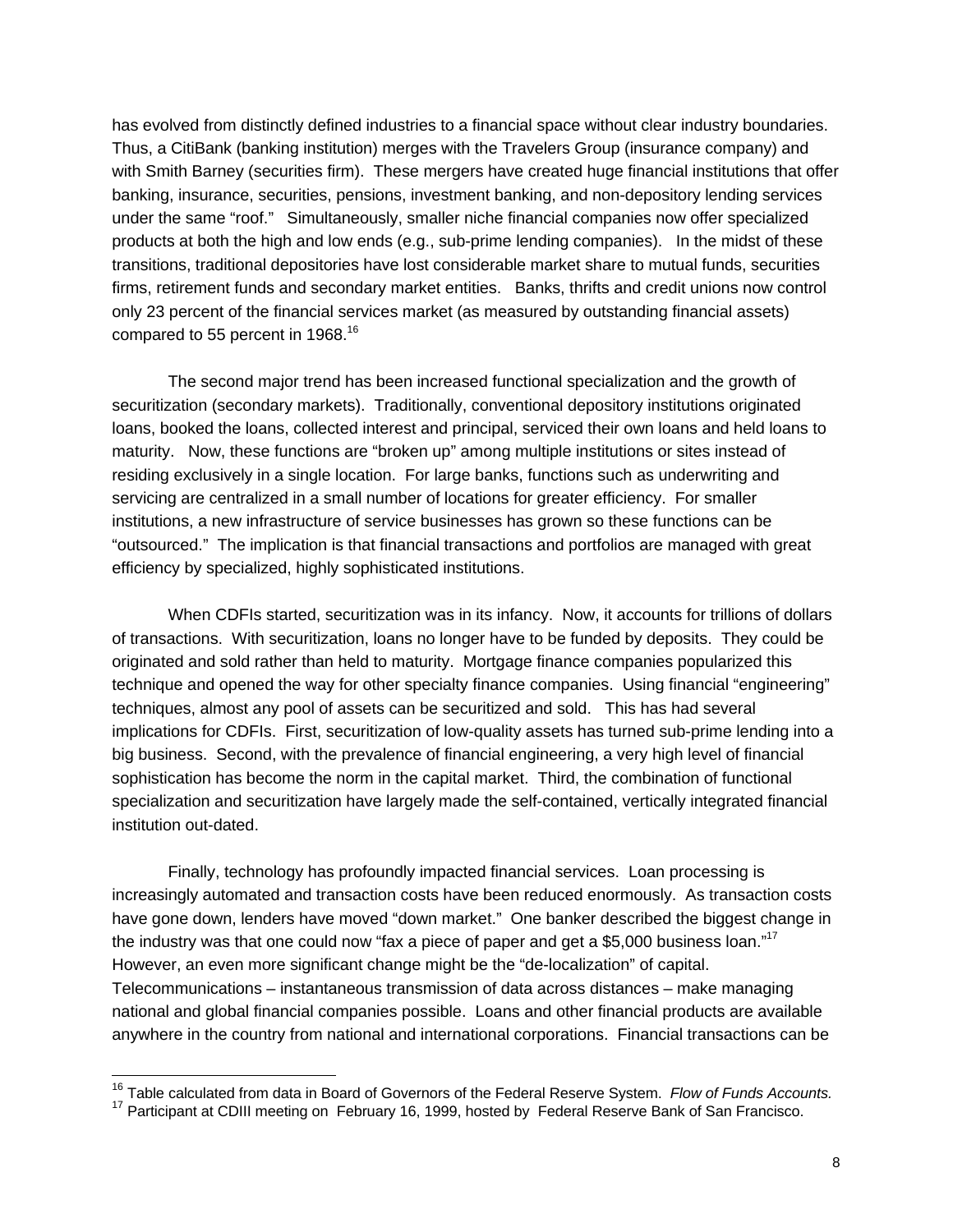consummated irrespective of place by phone, machine, card or Internet. Even the poorest community can now access a global financial marketplace.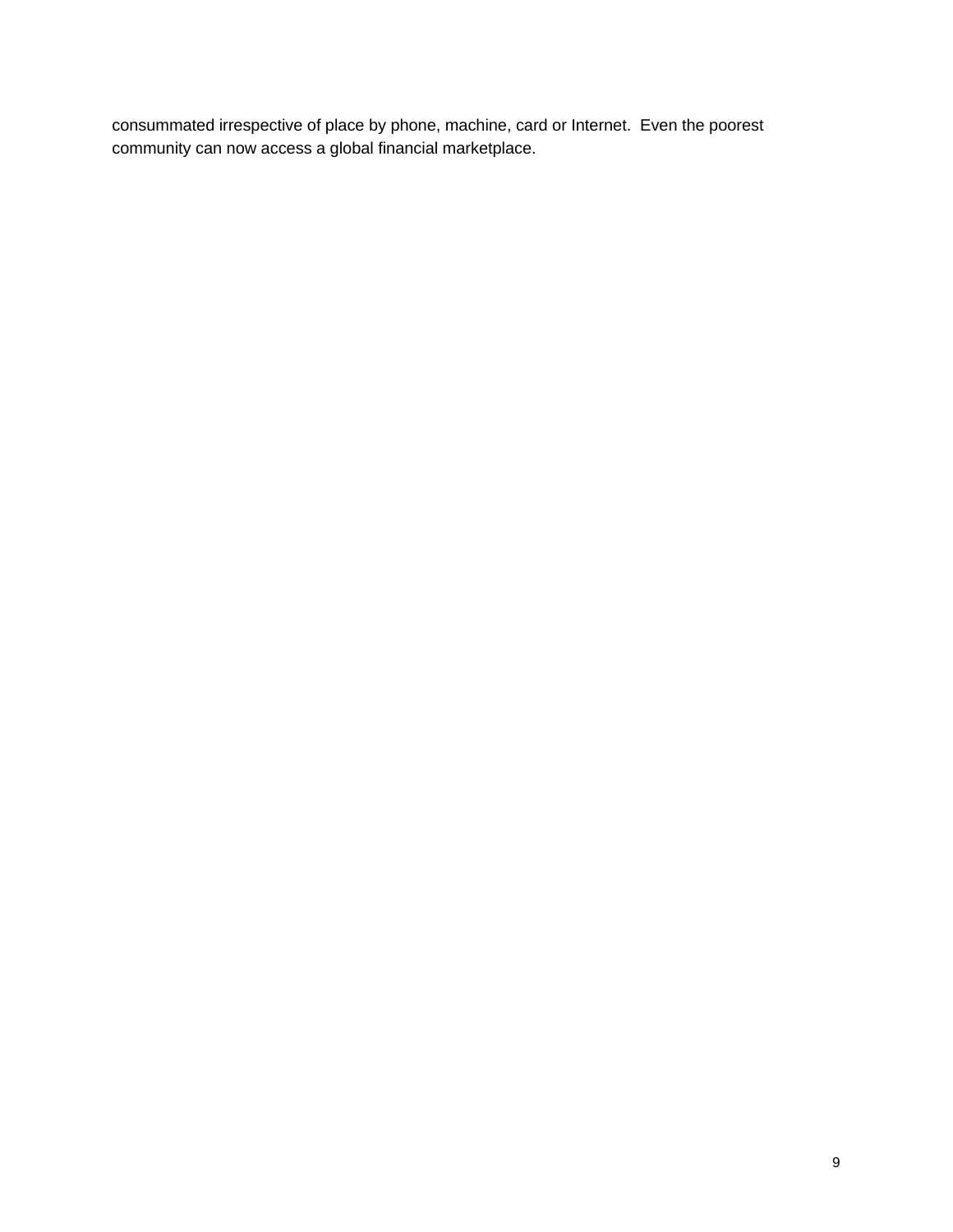# **IV. RETOOLING THE INDUSTRY**

If one were to compare the present CDFI industry with the CDFI world of 1980, one would observe the following:<sup>18</sup>

- The number and size of CDFIs have grown enormously. A recent study identified 365 certified CDFIs with an estimated \$4.6 billion, minimum, in total assets.<sup>19</sup> These figures probably undercount many institutions that could legitimately be considered CDFIs but had not yet been certified by the federal CDFI Fund. By comparison, the members of the National Association of Community Development Loan Funds in 1987 averaged around \$200,000 in size and had raised about \$31 million for community development loan projects.<sup>20</sup>
- There are arguably fewer capital gaps now than anytime in the last 30 years. Conventional finance institutions have gone "down-market" and specialized "sub-prime" lenders have emerged. CDFIs are reporting more competition from banks and nonbanks lenders in what had been their most dependable lending niches; e.g., business loans too small for a bank to bother with and entrepreneurs with poor credit histories.
- Lending niches are defined less and less by geography. With capital "de-localized," potential CDFI customers can look anywhere – not just local financial institutions – for financing. Previously, these niches could be legitimately described as capital gaps arising from discriminatory practices, disinvestment, and more or less deliberate exclusion from capital markets. Today, that analysis is overly simplistic.
- In an era characterized by transaction efficiency and precise risk management, the primary CDFIs niches tend to be: 1) products with high transaction costs; 2) customers who require a lot of handholding; and 3) capital needs which are relatively far out on the risk spectrum. These niches drive up CDFI expenses at a time when CDFI's funders expect them to be financially self-sufficient.
- The financial needs in today's low-income communities are primarily in equity (note the rise in community development venture capital), personal savings products (note the interest in Individual Development Accounts), and consumer financial services (note the prevalence of check cashing and "pay day" loan services). However, few CDFIs are positioned to do equity investing and few have the infrastructure to service a wide spectrum of savings products, investment products and consumer financial services.

 $\overline{\phantom{a}}$  $18$  This picture of the CDFI industry is based primarily from interviews in the CDIII project.

<sup>19</sup>Brody, Weiser & Burns. *US CDFI Resource Study*. CDFI Fund Presentation June 29, 2000 <sup>20</sup> Neal R. Pierce and Carol F. Steinbach. *Corrective Capitalism: The Rise of America's Community*

*Development Corporations.* Ford Foundation. New York. July 1987. p 83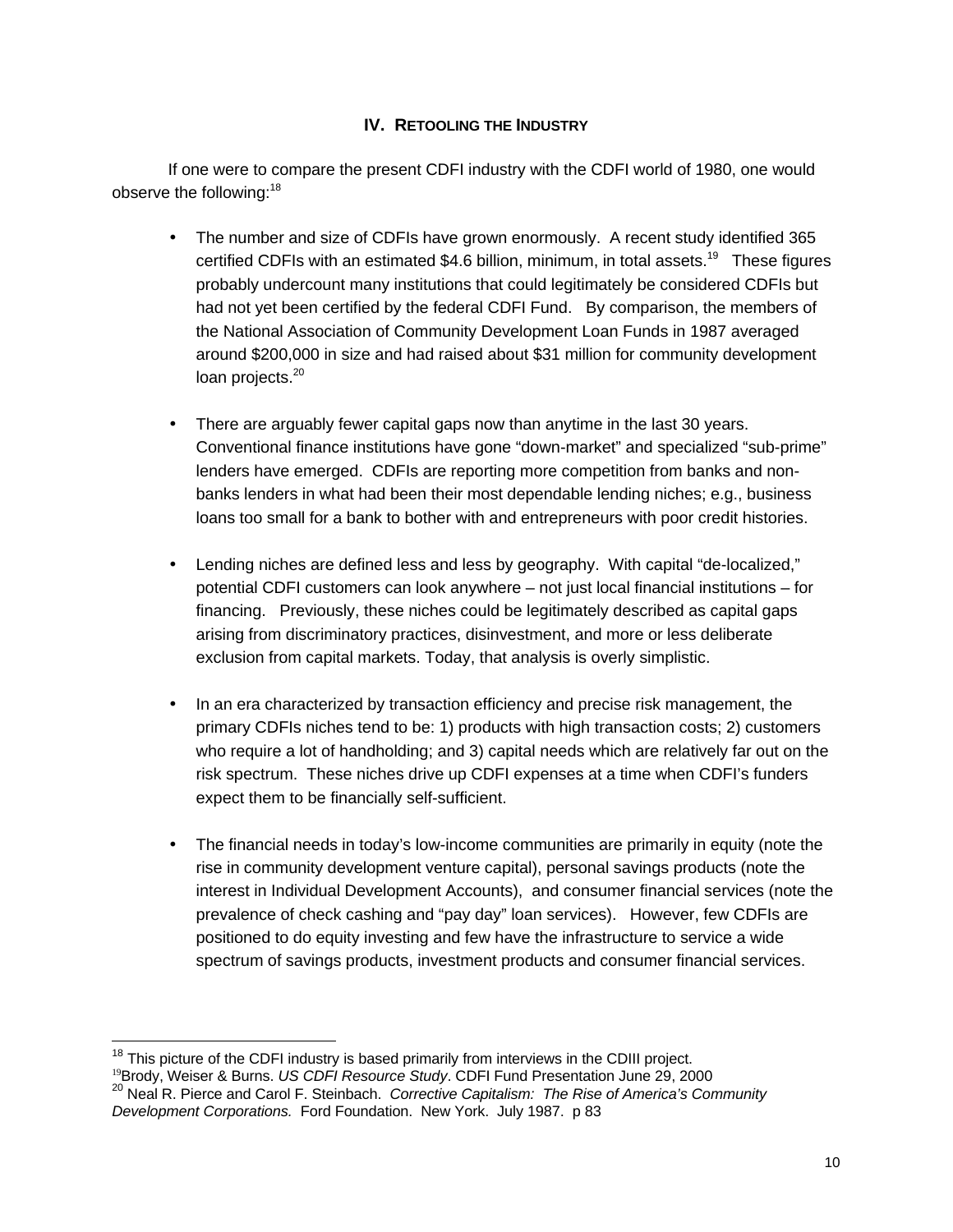- In an age when more and more assets are securitized and sold, CDFIs specialize in customized financing and generally hold their loans in portfolio. The conventional finance world has benefited from securitization through: 1) lower funding costs; 2) more liquidity; 3) more efficient use of capital; 4) better asset/liability management; and 5) greater profitability.<sup>21</sup> CDFIs have not similarly benefited.
- The technology gap between CDFIs and the mainstream economy appears to be widening, not narrowing.
- CDFIs remain largely vertically-integrated, self-contained, retail institutions at a time when mainstream institutions have moved away from this model. On the one hand, this structure can help CDFIs maintain closer relationships with clients, and offer them more flexibility and customized products and services. On the other hand, this model results in higher transaction costs, less specialization, and less efficiency.
- Although the CDFI industry has grown in scale and numbers, the industry segments into a small number of "star" institutions and a large number of organizations which are marginal or low-performing by today's standards.

Taken all together, this constitutes a precarious position for the CDFI industry. Ironically, the redlining of the 1970s gave CDFIs protected market niches. Today's CDFI industry is much less separate from mainstream capital markets, but with the exception of a relative handful of high performing institutions, it lacks the sophistication, supporting infrastructure and resources to compete with conventional institutions.

Thus, we believe the fundamental issue for CDFIs is not just growth (as measured by size and number of institutions), but also enhancing core capabilities, niches and positioning vis-à-vis conventional capital markets. The CDFI industry has moved somewhat in this direction by trying to: 1) professionalize itself as an industry with the mainstream financial services industry as a model; 2) copy specific tools and techniques from the mainstream capital markets to access larger amounts of capital; and 3) work cooperatively with mainstream institutions to channel private investment into community development projects. These efforts are manifest in:

- Training programs and conferences sponsored by CDFI industry associations and national intermediaries
- Multiple studies of CDFI "Best Practices"
- Recurring attempts to create secondary markets for retail CDFIs
- Creation of new financial products and services to facilitate more private investment into CDFIs
- Common reporting and database initiatives

 $\overline{\phantom{a}}$ <sup>21</sup> Taken from Capital Access Group, LLC. *Securitization: The Secondary Market and Communtiy Development.* (PowerPoint presentation). Arlington, VA. undated.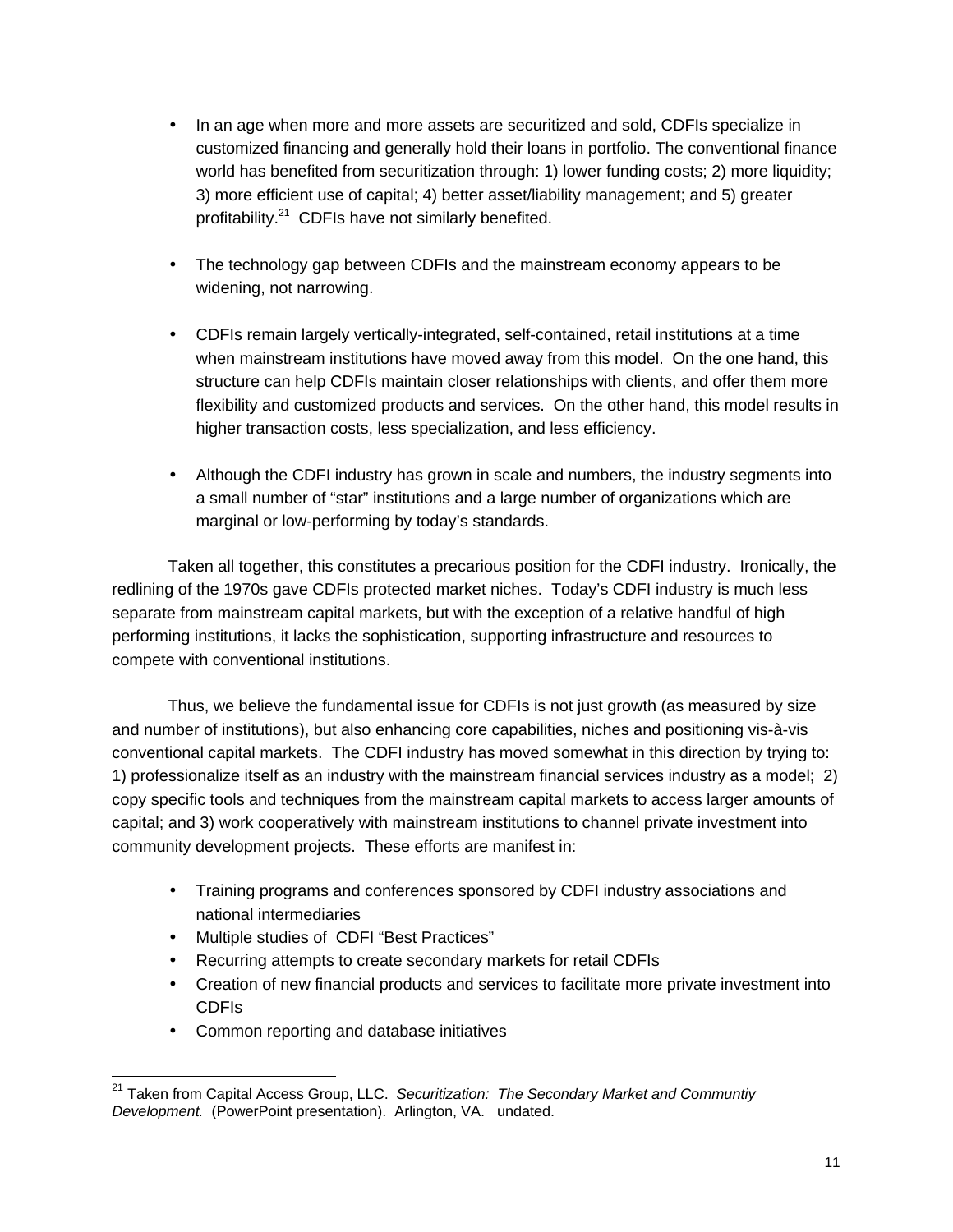- Growing use of the Internet for information dissemination
- Attempts by CDFIs to position themselves as investment bankers for the community development field

One can find some successful efforts by CDFIs in these endeavors. There have been numerous attempts by CDFIs to access private funds for their own capitalization. Some receive direct investment of equity and debt from banks, prompted by their CRA obligations*.* Some of the more established CDFIs such as Coastal Enterprises, Inc., The Reinvestment Fund, Boston Community Capital and Enterprise Corporation of the Delta have attracted private equity investment for community development venture funds. For-profit institutions such as Shorebank Corporation have raised equity through limited private offerings. However, equity investors in CDFIs generally do not receive market-comparable risk-adjusted rates of return that can spark investor interest.

To attract more private sector capital, the National Community Capital Association (NCCA) has designed an equity-like investment product called EQ2 . It has also sponsored attempts to create a ratings system for CDFIs that would capture both financial performance and community development impact. The federal CDFI Fund and several national trade associations have also worked to develop common data bases to provide better information to potential investors.

CDFIs have had some success with secondary market transactions, but the volumes are still small. Neighborhood Housing Services of America (the secondary market arm of the NRC) and the Community Reinvestment Fund (based in Minneapolis) are two of the most experienced secondary market organizations in the CDFI world. CRF has purchased a cumulative \$165 million of loans and recently completed a \$11.75 million secondary transaction, the largest in its 11 year history.<sup>22</sup> NHSA has purchased or originated about \$325 million of loans between 1974-1999 and now averages about \$40 million of transactions per year. $^{23}$ 

CDFIs have had much more experience performing the "bridging" function -- bringing private capital in to support community development projects rather than as investors into CDFIs themselves. Many CDFIs engage in loan packaging, loan brokering or sale of loan participations to mainstream institutions and investors that lack the capacity to find and underwrite community investments themselves. Syndication of Low Income Housing Tax Credits – including those done by national community development intermediaries such as LISC, Enterprise Foundation and Housing Assistance Council (HAC) – is a well-established mechanism for bringing in private capital for affordable housing. Limited partnerships and similar structures have exhibited some success in attracting corporate investors for inner-city real estate development. Finally, the Center for Community Self-Help's Community Advantage™ program purchases nonconforming single-family mortgages from a group of banks nationally and swaps them for Fannie Mae securities, which can easily be sold in the marketplace. Thus far, the program has purchased over 8,000 mortgages, totaling \$545 million, in 38 states. $24$ 

 $\overline{\phantom{a}}$ <sup>22</sup> From www.crfusa.com

<sup>&</sup>lt;sup>23</sup> From www.nshofamerica.org

<sup>&</sup>lt;sup>24</sup> www.self-help.org/community impact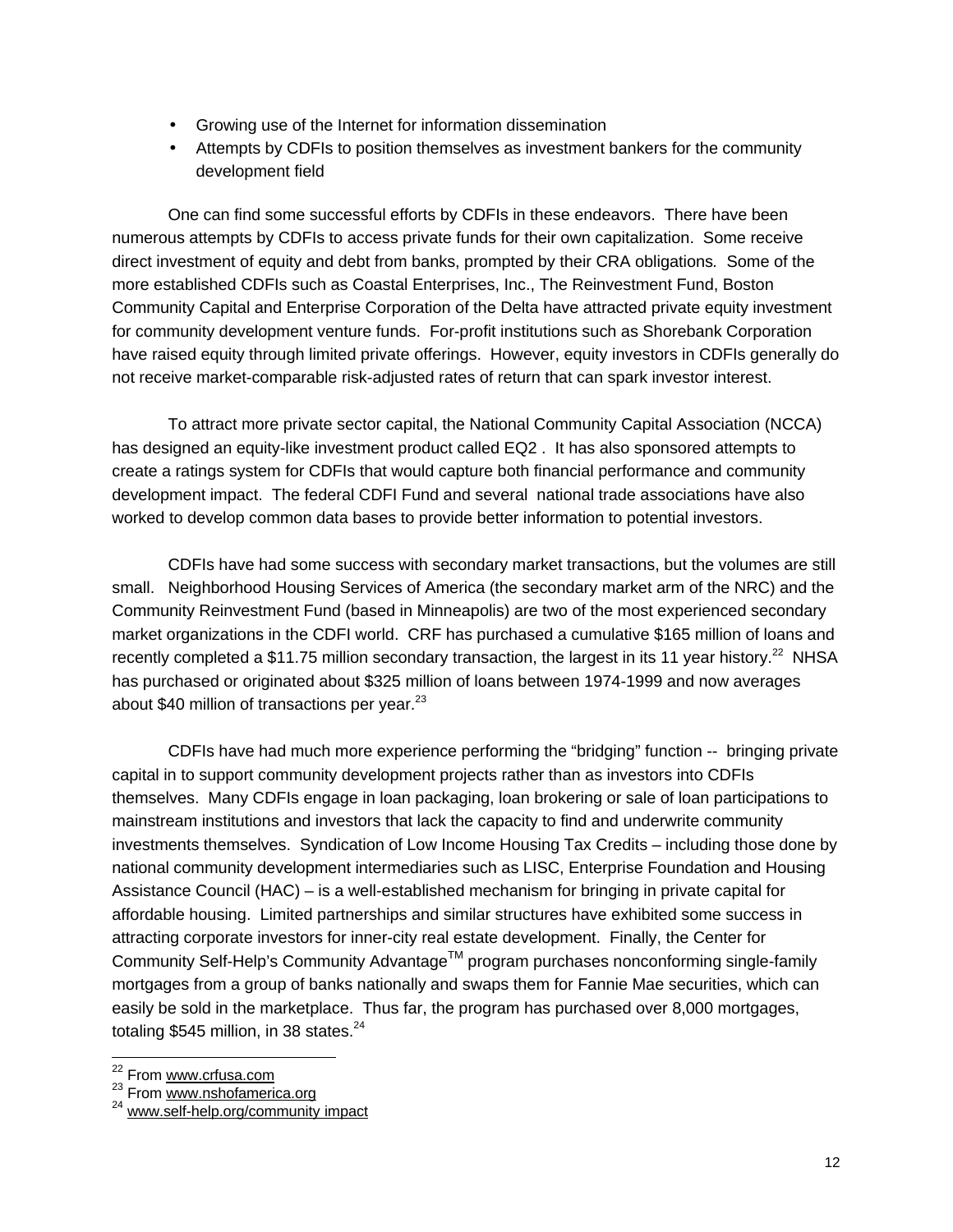While these efforts are promising, their scale is still minuscule compared to conventional investment markets. We believe these efforts to access capital markets are constrained by several fundamental issues that have not been adequately and forthrightly addressed. These problems are rooted in CDFI industry's structure (which is an artifact of the CDFI's history) and the growing gap between CDFIs and mainstream institutions resulting from the trends identified earlier. They are:

# **Volume and Standardization**

Efficient capital markets are based on large scale exchanges in order to manage transaction costs. Although almost any asset can be packaged and sold by Wall Street, there must be sufficient volume to warrant the effort of the packager and attract interest from investors. At their present scale, individual CDFIs have insufficient loan volume to justify a secondary market transaction. The key to creating larger volume transactions is standardization. Standardization allows loans from multiple originators to be aggregated efficiently and sold as a package. Conversely, the lack of standardization necessitates more staff time and higher transaction costs for financial advisors, brokers and investment managers.

The CDFI industry could take a number of steps to promote standardization. For example,

- Loan documents could be standardized, so they contain consistent and complete information for securitizers and investors.
- Due diligence and origination procedures could be standardized to obtain greater consistency in credit quality.
- Standards could be created for loan servicers to better protect long-term asset quality.
- Licensing and certification procedures could be created for institutions and for individuals that are understood and accepted in the mainstream financial community, not just the CDFI industry.
- CDFIs that meet specified standards could be organized into a network of originators to facilitate timely and efficient aggregation of loans.

The problem with standardization for CDFIs is that it flies in the face of customization, and more broadly, the CDFI model of autonomous, self-contained, vertically-integrated, institutions. This industry structure, combined with the value most CDFIs place on their "localness," mitigates against standardization or outsourcing specialized functions. One could argue that CDFIs have overemphasized customization, as it does not always lead to greater added value. Undoubtedly, some commonly-demanded products and services could be standardized sufficiently to be offered by multiple organizations. If even a third or a half of a CDFI's volume were "commoditized" products, scale and cost-efficiencies could be significant.

# **Technical Sophistication and Scale Efficiencies**

In order to access conventional capital markets, most CDFIs need a much higher level of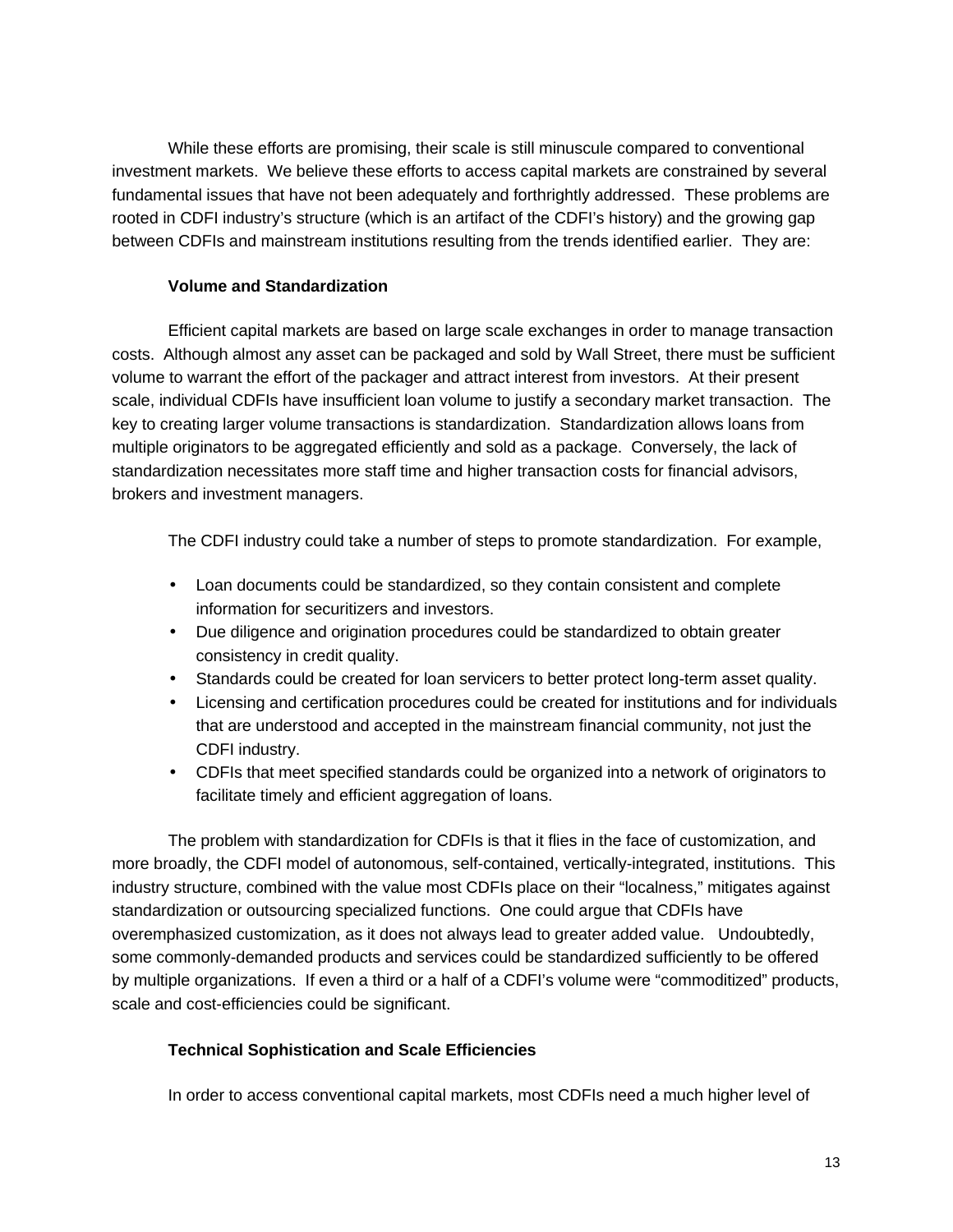financial sophistication. Sophistication is normally a function of specialization. It is very difficult for "generalist" institutions (wide range of products to a wide range of customers and performing support functions in-house) to be highly sophisticated unless they are very large, the Citigroups of the world. Smaller institutions, such as CDFIs, generally must find smaller niches where they have true competitive advantage and, thus, can gain sophistication through specialization.

Specialization can be developed with respect to products themselves or to the functions necessary to support those products. Like mainstream financial institutions, CDFIs do not have to "make" every product they sell. Any small bank can offer a credit card product, bearing its name, but which is designed, underwritten, supported and serviced by a larger, outside institution. Small credit unions can contract with "CUSOs" (credit union support organizations) which carry out functions beyond the scope of a smaller institution. Thus, a small credit union can "sell" a home mortgage product, but the underwriting, closing and loan servicing functions are handled by the CUSO. Consequently, these smaller institutions can concentrate on knowing their customers, selling appropriate products, and maintaining their customer relationships.

Selling products serviced by others is just one example of functions that can be done more efficiently through outsourcing. One can envision a new infrastructure of business services that carry out functions too difficult, too expensive, or too arcane for a single CDFI to do on its own. Some functions could be executed efficiently through collaboration among CDFIs or through alliances with mainstream financial institutions or technology companies. An obvious example is new product research and design, which is often prohibitively expensive but could benefit many CDFIs across the country. Other examples are:

- Marketing, advertising and outreach campaigns
- Electronic or shared underwriting
- Loan servicing
- Warehousing of loans
- Financial engineering
- Insuring or providing credit enhancement
- Common training to develop entrepreneurs
- Shared facilities (physical as well as electronic)
- Group "buying" of products or services from mainstream financial institutions or technology companies.

### **Greater Conformity with Capital Markets**

Many CDFI financial instruments, procedures and informational reports do not resemble their analogues in the conventional investment world. This lack of conformity inhibits CDFIs from penetrating the network of conventional capital market institutions: investment bankers, brokers, traders, salespersons, investment advisors, institutional investors, research firms, and ratings agencies. As a result, potential investors usually cannot learn about or purchase CDFI financial instruments through conventional sales and information channels. The best examples of CDFI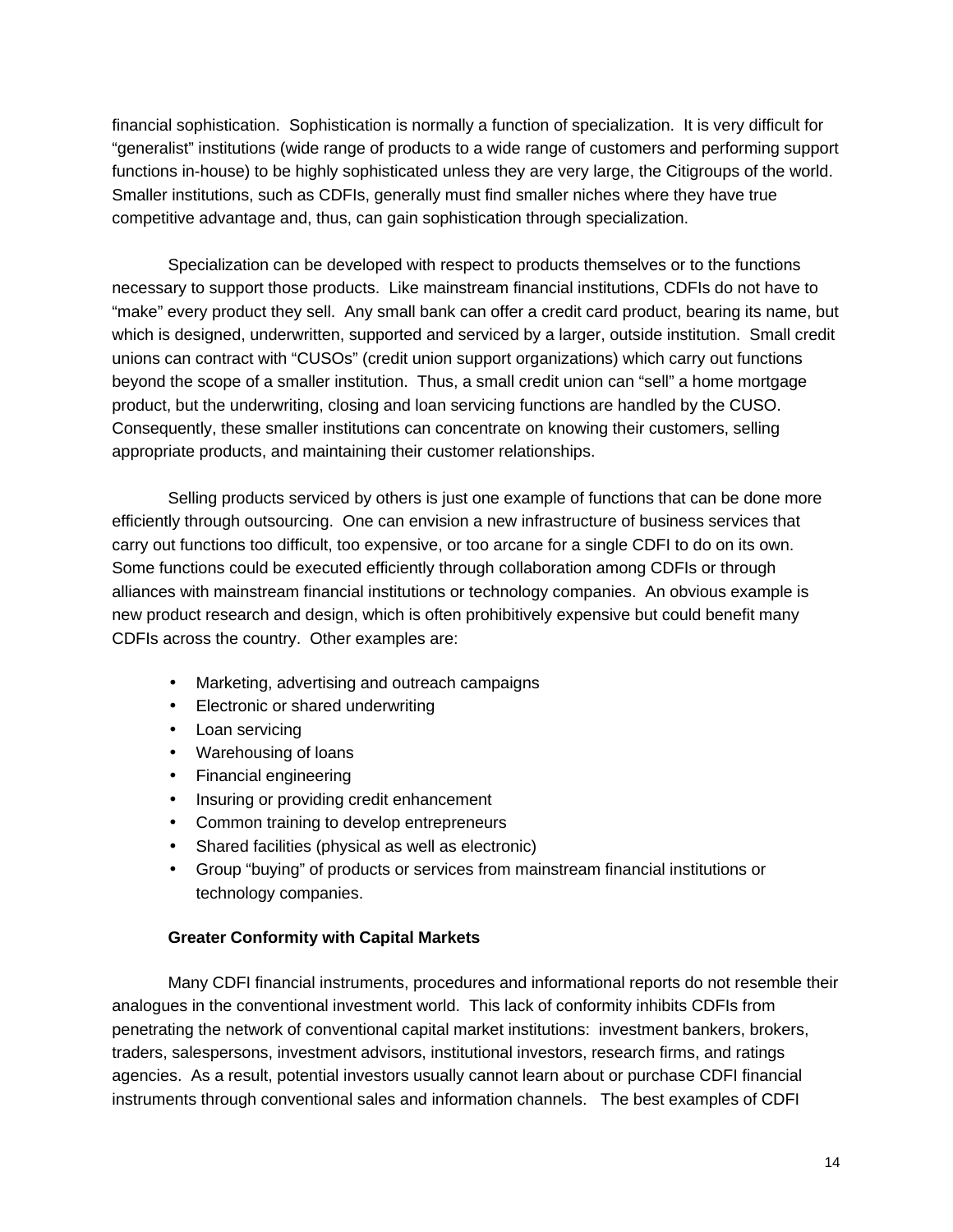financing instruments being sold and serviced through conventional channels are still concentrated in affordable housing. Low Income Housing Tax Credit products are commonly held by certain institutional investors such as utilities and insurance companies. Investment advisory firms such as Seix Advisors and LendLease have created affordable housing investment products for pension funds.

Lack of adequate performance data and objective third-party information on CDFIs is another issue for potential investors. Investors and their advisors are used to getting extensive information quickly and easily. They have certain expectations concerning the format, completeness, and timeliness of investment performance data. Even the most sophisticated CDFIs are often hardpressed to respond to investor information requests quickly and completely. In addition, certain types of information (e.g., community impact) are not easily calculated, nor have terminology, definitions, and protocols for capturing and analyzing data been standardized. This standardization allows investors to make comparisons between investment options in the manner to which they are accustomed.

Although the CDFI industry is cognizant of these issues, its response has been to create its own parallel products, systems and services rather than to build off existing capital market structures. Thus, the CDFI industry seeks to conduct its own secondary market transactions, design its own ratings systems and build its own databases. Alternatively, the CDFI industry could incorporate its loans within mainstream secondary market transactions, rather than pooling and selling its loans separately. The National Co-op Bank took this approach and sold a pool of loans to low-income housing co-ops as part of a larger securitization of loans. Similarly, rather than creating its own ratings systems, the CDFI industry could attempt to more actively engage the existing rating agencies.In 1999, Neighborhood Housing Services of America took this approach and obtained an "AA" rating from Standard and Poors for a \$75 million issue of non-conventional, affordable residential mortgages. But the NCB and NHSA examples are the exception rather than the rule.

To some extent, the Socially Responsible Investment (SRI) community is functioning as a bridge between mainstream capital markets and CDFIs. Franklin Research and Development (today known as Trillium), Loring Wolcott, and U.S. Trust were among the first to provide advisory services in Community Investments to their clients. Mutual fund managers such as Calvert and Parnassus have placed small amounts of Community Investments in their mutual fund portfolios. In 1995, the Calvert Social Investment Foundation launched a new product whereby a client can purchase a Community Investment Note of at least \$1,000 and choose an interest rate between 0 percent and 4 percent, the proceeds of which are re-invested in CDFIs. Last year, Domini Social Investments launched the Domini Social Bond Fund, a socially and environmentally screened debt fund with a 10 percent allocation for community development investments. All of these examples help make investing in CDFIs a part of the mainstream financial world.

### **Technology**

The improvements in scale, sophistication, standards and general conformity to the capital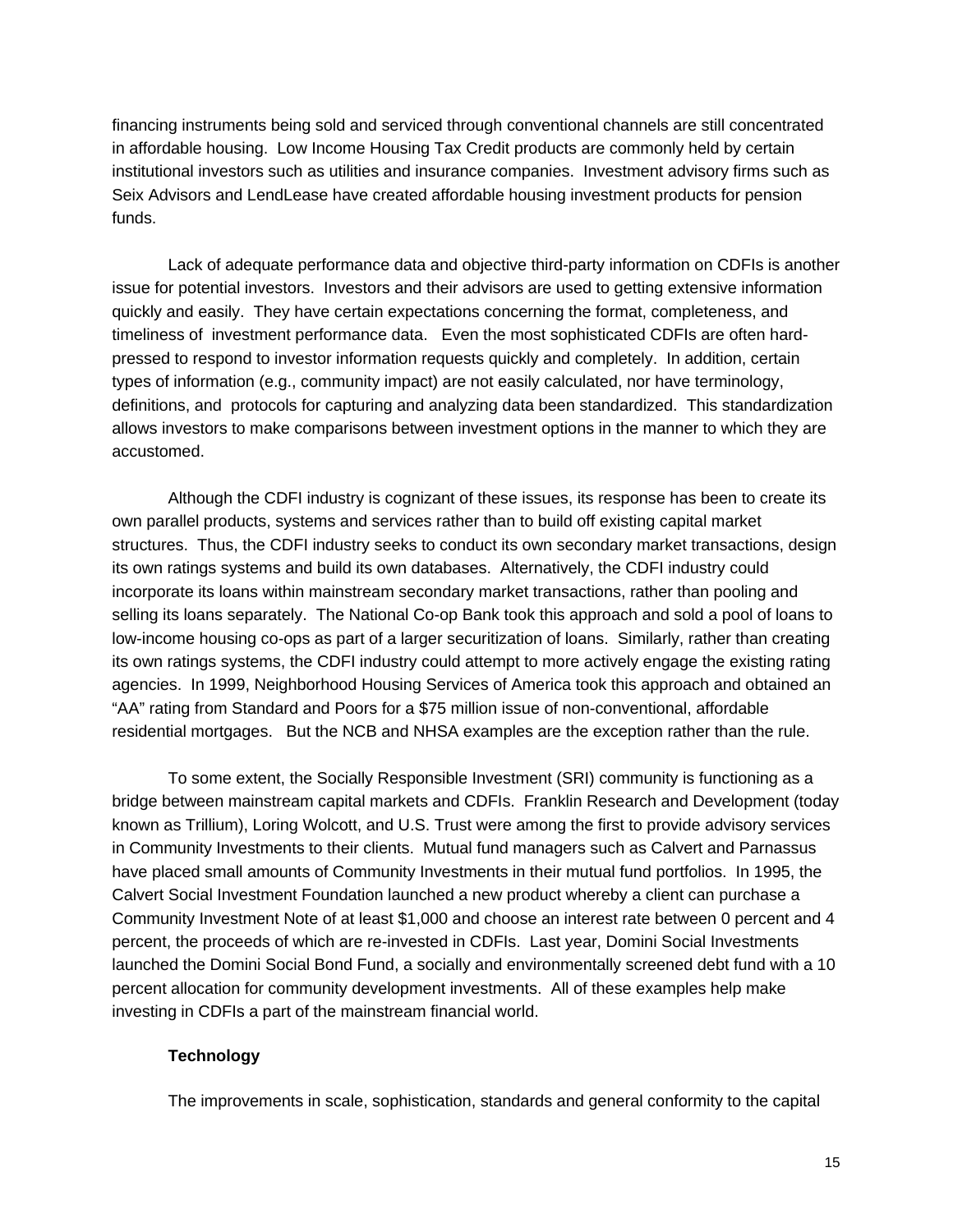markets are only possible with great improvements in information and communications technology. While modern financial institutions rely on sophisticated technology platforms, CDFIs by and large have been unable to keep abreast with standard technology. Technology is the key to greater volume, lower costs, efficient delivery of new products and services, and ultimately, greater effectiveness. Technology can strengthen accounting, communications, internal controls, internal systems and procedures, marketing, underwriting, closing, portfolio management, and servicing outside investors. Technology has become a learning tool; databases are rigorously and statistically analyzed so lenders better understand their customers. Finally, CDFIs without up-todate telecommunications infrastructure will find it increasingly difficult to do business effectively with their mainstream "wired" counterparts. Telecommunication of data is becoming as basic to transacting business in the financial services world as the telephone.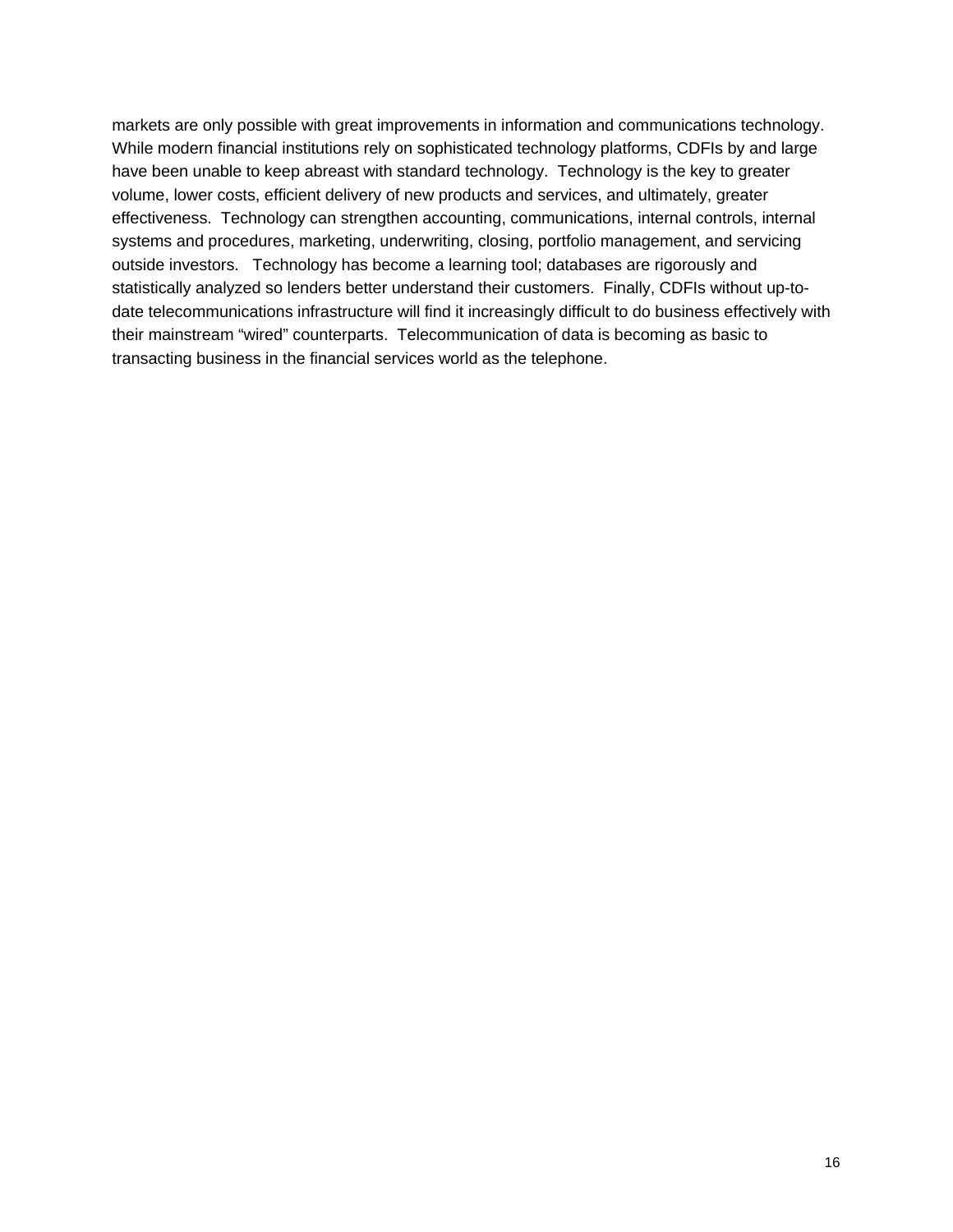#### **V. CONCLUSION**

As CDFIs move forward, three overarching points stand out. First, the issues of industry structure remain. The CDFI industry remains today a group of small, geographically based, autonomous, vertically-integrated institutions generating small volumes of customized products for local markets. In other words, they are like the community banks of 30 –40 years ago. But whereas the mainstream financial world has changed enormously over those years, CDFIs by and large have not. As a result, the gulf between CDFIs and mainstream capital institutions continues to grow in terms of size, sophistication, the range of financing tools and instruments, use of technology, and the degree and complexity of the supporting infrastructure. Even though CDFIs have grown larger, their mainstream financial counterparts have grown even faster. As one CDFI practitioner observed, "We used to be small, now we're microscopic." Because their structure envisions each organization performing all functions in house, it is far more difficult for relatively small CDFIs organizations to develop top-level, specialized expertise across all functions. As a result, there are only a very small number of top tier organizations.

Second, today's retail financial institutions are supported by a highly developed infrastructure. This infrastructure is partly institutional – investment bankers, brokers, traders, salespersons, investment advisors, institutional investors, research firms, ratings agencies, and other industry-wide resources. Part of this infrastructure is the technology platform that facilitates rapid exchange of information and makes quick transactions possible. Part of the infrastructure lies in standardized documents, procedures, protocols, methodologies, investment vehicles and products. Together, this infrastructure enables financial institutions to match users of capital with suppliers of capital accurately, quickly and efficiently.

By comparison, financial infrastructure in the CDFI industry is grossly underdeveloped. Partly, this is a function of industry structure; autonomous, vertically-integrated CDFIs rely less on external supporting infrastructure. More fundamentally, the language of "creating infrastructure" is relatively foreign to the non-profit world. The private sector talks about roll-out and infrastructure, while the non-profit sector talks about model-testing, best practice, and replication. "Replication" assumes that the merits of new innovations will be self-evident and that individuals, organizations or communities in one location will in isolation copy the innovation discovered or initiated in another situation. By contrast, "roll-out" assumes that widespread change must be actively fostered through appropriate incentives, systems and the supporting infrastructure to facilitate and institutionalize the change. The CDFI industry has many "best practices" but far fewer generally-accepted standards, protocols, methodologies, or technology applications, all of which would support and in turn be supported by appropriate infrastructure. Development of new infrastructure is the codification of new ideas into widely available systems, products and services.Without the development of supporting infrastructure, lasting change does not occur. The existence of infrastructure is a benchmark of wide-spread implementation of an idea. Without enabling infrastructure, promising demonstrations remain as nothing more than a series of "one-offs."

Finally, CDFIs need to innovate in conjunction with the mainstream financial industry, not in